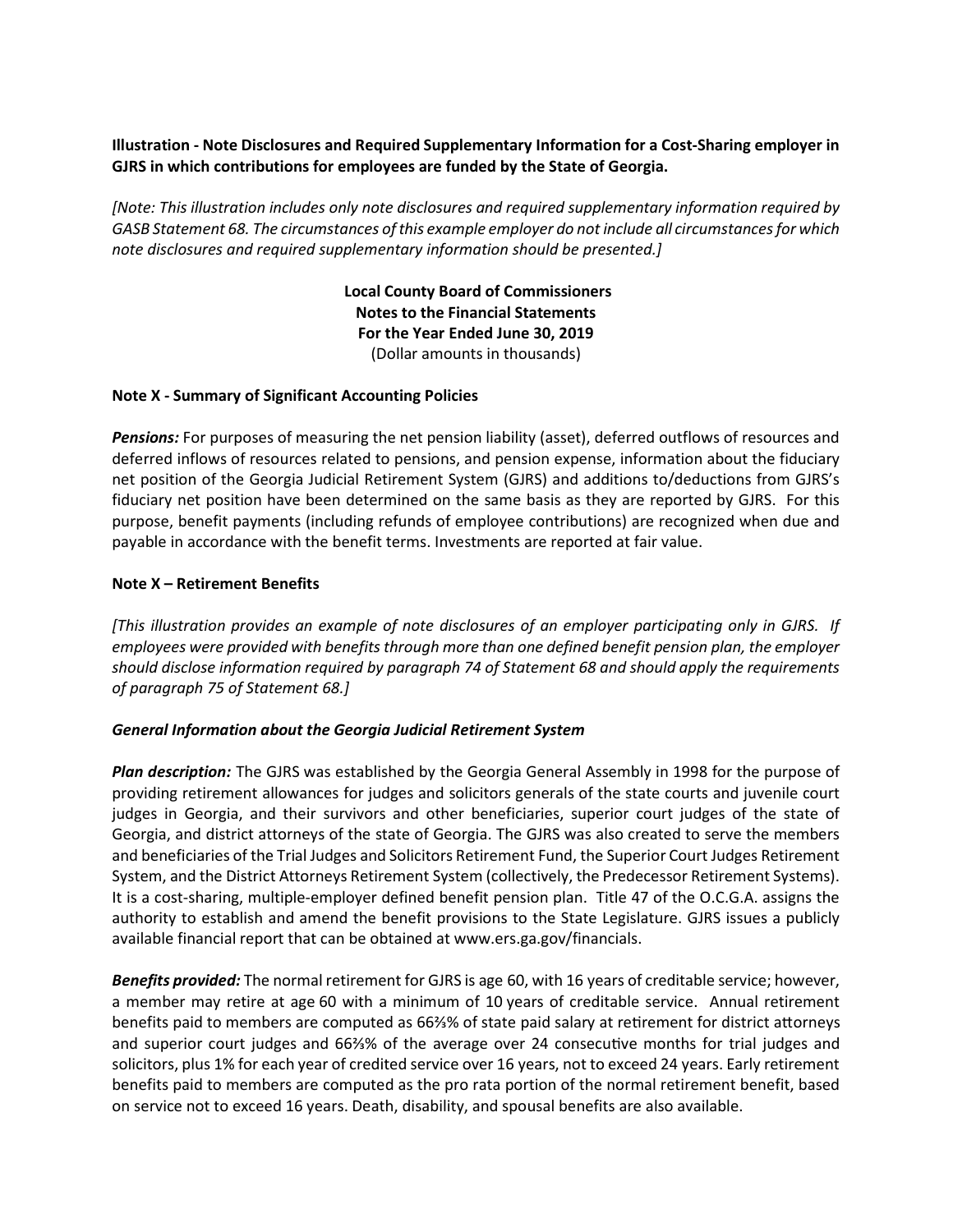Contributions: Pursuant to O.C.G.A. 47-23-81 the employer contributions for state court judges and solicitors are funded by the State of Georgia on behalf of the local county employers and pursuant to O.C.G.A. 47-23-82 the employer contributions for juvenile court judges are funded by the State on behalf of local county employers.

## Pension Liabilities (Asset) and Pension Expense

At June 30, 2019, the Board did not have a liability (asset) for a proportionate share of the net pension liability (asset) because of the related State of Georgia support. The amount of the State's proportionate share of net pension liability (asset) associated with the Board is as follows:

 State of Georgia's proportionate share of the Net Pension Liability (Asset) associated with the Board  $\zeta$  (XX,XXX)

For the year ended June 30, 2019, the Board recognized pension expense of \$(X,XXX) and revenue of \$(X,XXX) for support provided by the State of Georgia.

Actuarial assumptions: The total pension liability as of June 30, 2018 was determined by an actuarial valuation as of June 30, 2017. Based on the funding policy adopted by the Board on March 15, 2018, the investment rate of return assumption will be changed to 7.30% in the June 30, 2018 actuarial valuation. Therefore, the investment rate of return used in the roll-forward of the total pension liability is 7.30% using the following actuarial assumptions, applied to all periods included in the measurement:

| <b>Inflation</b>          | 2.75%                                          |
|---------------------------|------------------------------------------------|
| Salary increases          | 4.50%, including inflation                     |
| Investment rate of return | 7.30%, net of pension plan investment expense, |
|                           | including inflation                            |

Mortality rates were based on the RP-2000 Combined Mortality Table projected to 2025 with projection scale BB and set forward 2 years for both males and females for the period after retirement and for dependent beneficiaries. For the period after disability retirement, the RP-2000 Disabled Mortality Table projected to 2025 with projection scale BB and set back 7 years for males and set forward 3 years for females is used. Rates of mortality in active service were based on the RP-2000 Employee Mortality Table projected to 2025 with projection scale BB.

The actuarial assumptions used in the June 30, 2017 valuation were based on the results of an actuarial experience study for the period July 1, 2009 – June 30, 2014.

The long-term expected rate of return on pension plan investments was determined using a log-normal distribution analysis in which best-estimate ranges of expected future real rates of return (expected nominal returns, net of pension plan investment expense and the assumed rate of inflation) are developed for each major asset class. These ranges are combined to produce the long-term expected rate of return by weighting the expected future real rates of return by the target asset allocation percentage and by adding expected inflation. The target allocation and best estimates of arithmetic real rates of return for each major asset class are summarized in the following table: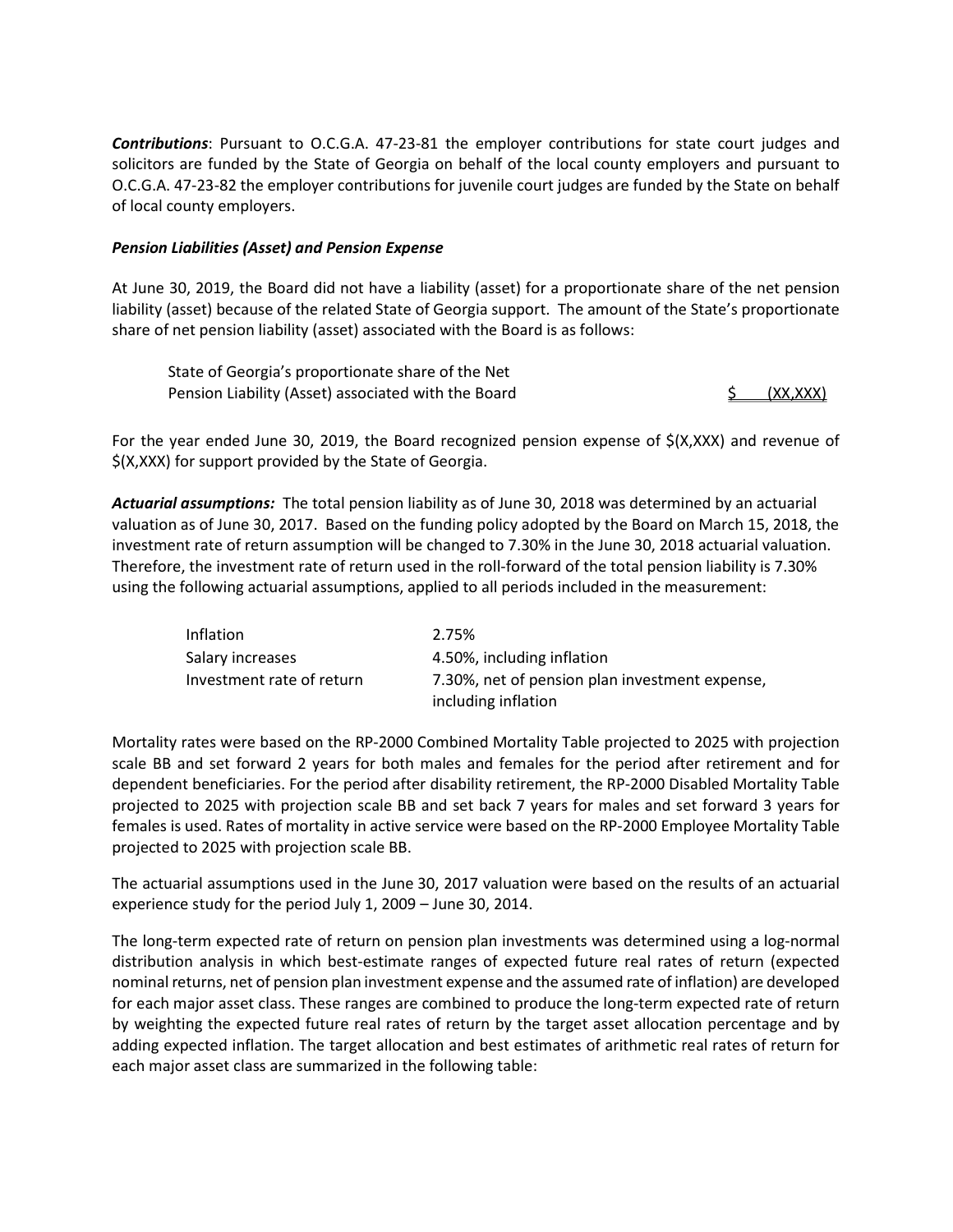|                                         | <b>Target</b> | Long-term<br>expected real |
|-----------------------------------------|---------------|----------------------------|
| <b>Asset class</b>                      | allocation    | rate of return*            |
| Fixed income                            | 30.00%        | $(0.50)$ %                 |
| Domestic large equities                 | 37.20         | 9.00                       |
| Domestic mid equities                   | 3.40          | 12.00                      |
| Domestic small equities                 | 1.40          | 13.50                      |
| International developed market equities | 17.80         | 8.00                       |
| International emerging market equities  | 5.20          | 12.00                      |
|                                         |               | 10.50                      |
| Alternatives                            | 5.00          |                            |
| Total                                   | 100.00%       |                            |

Discount rate: The discount rate used to measure the total pension liability was 7.30 %. The projection of cash flows used to determine the discount rate assumed that plan member contributions will be made at the current contribution rate and that employer and State of Georgia contributions will be made at rates equal to the difference between actuarially determined contribution rates and the member rate. Based on those assumptions, the pension plan's fiduciary net position was projected to be available to make all projected future benefit payments of current plan members. Therefore, the long-term expected rate of return on pension plan investments was applied to all periods of projected benefit payments to determine the total pension liability.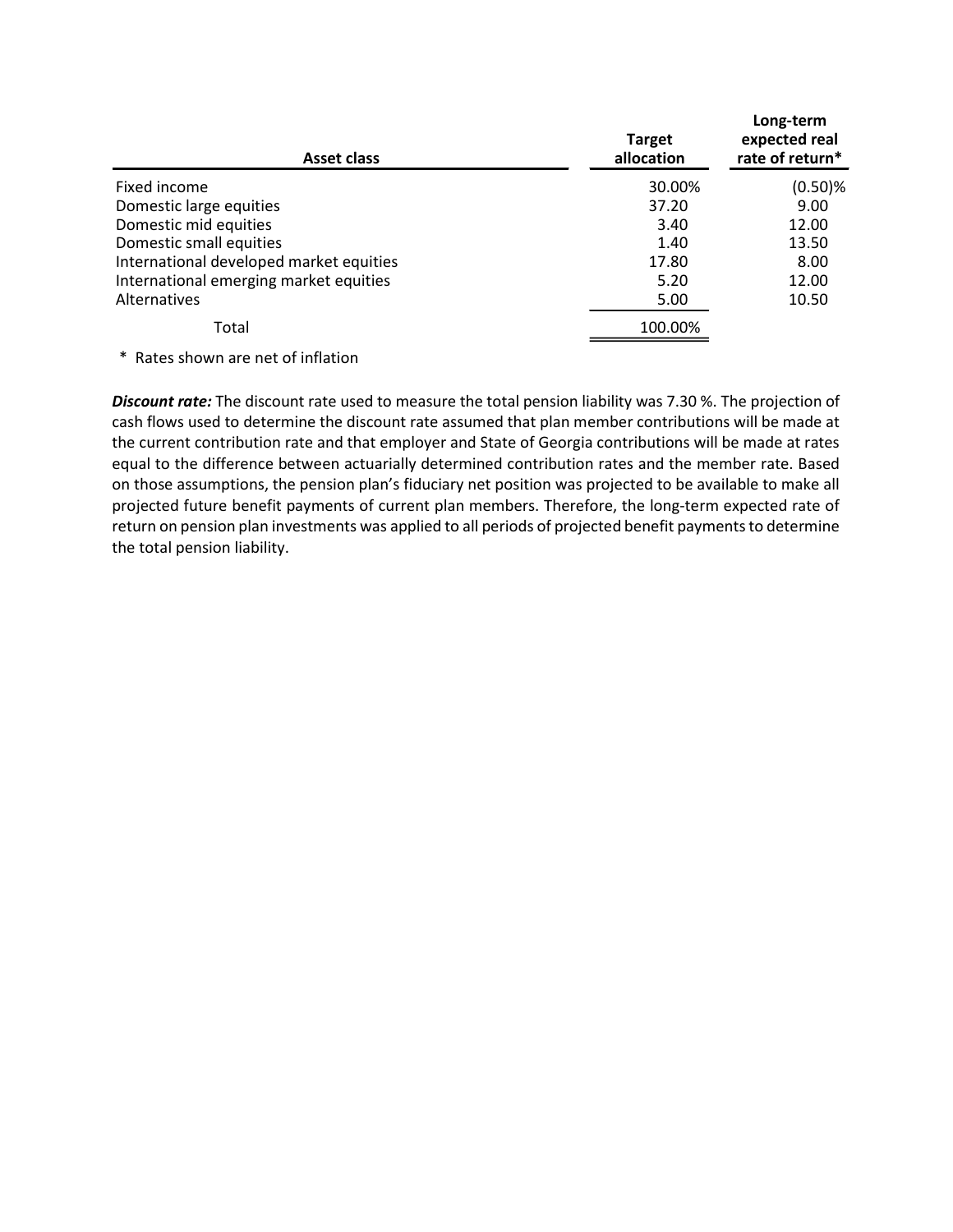# Local County Board of Commissioners Required Supplementary Information Schedule of Proportionate Share of the Net Pension Liability Georgia Judicial Retirement System For the Year Ended June 30 (Dollar amounts in thousands)

|                                                                                                             | 2019    | 2018    | 2017    | 2016      | 2015    |
|-------------------------------------------------------------------------------------------------------------|---------|---------|---------|-----------|---------|
| Board's proportion of the net pension liability                                                             | X.XXX%  | X.XXX%  | X.XXX%  | $X.XXX\%$ | X.XXX%  |
| Board's proportionate share of the net pension liability                                                    | XX, XXX | XX, XXX | XX, XXX | XX, XXX   | XX, XXX |
| State of Georgia's proportionate share of the net<br>pension liability associated with the Board            | XX, XXX | XX, XXX | XX, XXX | XX, XXX   | XX, XXX |
| Total                                                                                                       | XX, XXX | XX, XXX | XX, XXX | XX, XXX   | XX, XXX |
| Board's covered-employee payroll                                                                            | XX, XXX | XX, XXX | XX,XXX  | XX,XXX    | XX,XXX  |
| Board's proportionate share of the net pension liability<br>as a percentage of its covered-employee payroll | N/A     | N/A     | N/A     | N/A       | N/A     |
| Plan fiduciary net position as a percentage of the total<br>pension liability                               | 108.87% | 111.77% | 109.32% | 113.38%   | 114.37% |

Note: Schedule is intended to show information for the last 10 fiscal years. Additional years will be displayed as they become available.